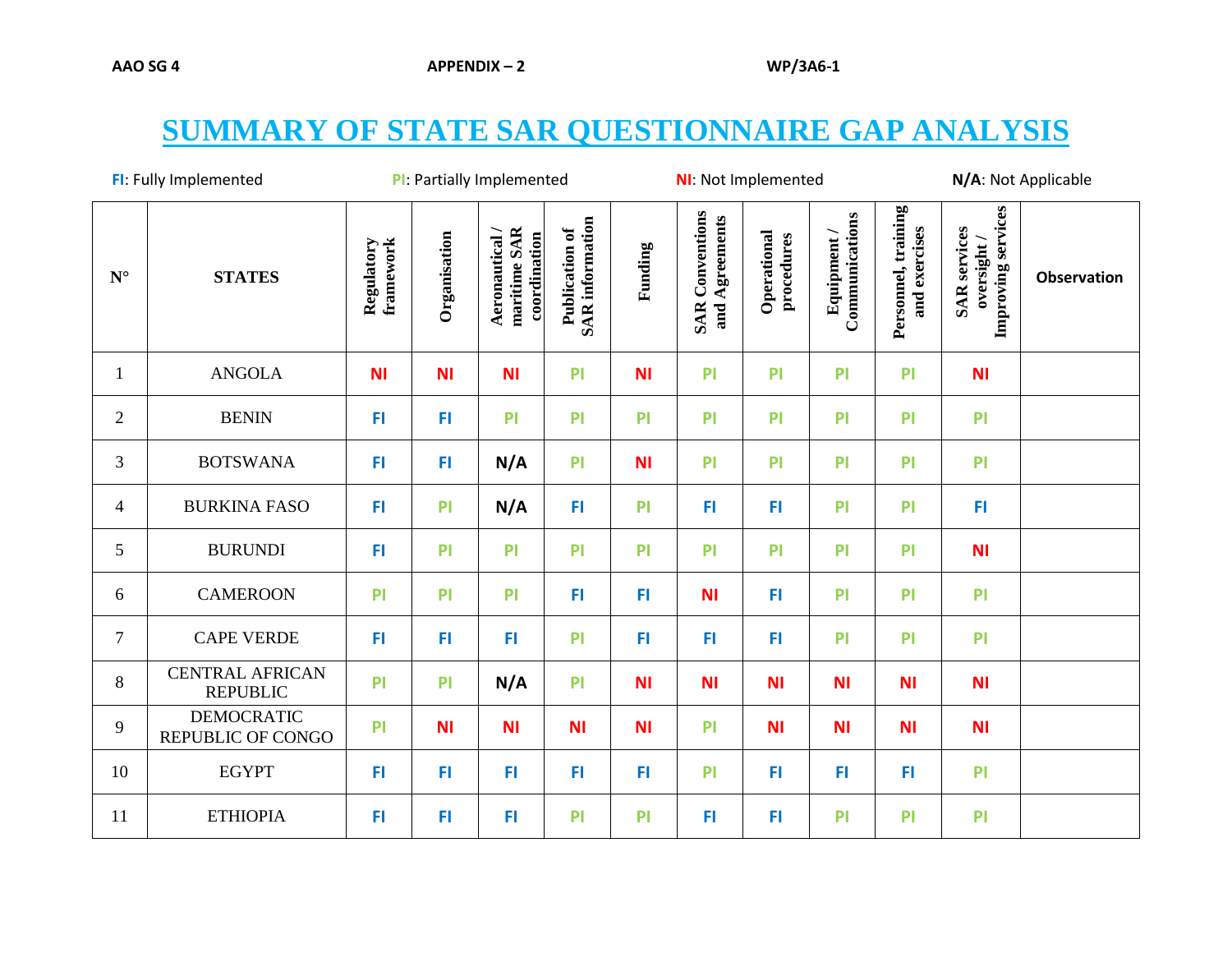| $N^{\circ}$ | <b>STATES</b>      | Regulatory<br>framework | Organisation | maritime SAR<br>Aeronautical/<br>coordination | <b>SAR</b> information<br>Publication of | Funding        | <b>SAR</b> Conventions<br>and Agreements | Operational<br>procedures | Communications<br>Equipment/ | Personnel, training<br>and exercises | Improving services<br><b>SAR</b> services<br>oversight/ | <b>Observation</b> |
|-------------|--------------------|-------------------------|--------------|-----------------------------------------------|------------------------------------------|----------------|------------------------------------------|---------------------------|------------------------------|--------------------------------------|---------------------------------------------------------|--------------------|
| 12          | <b>GABON</b>       | <b>NI</b>               | PI           | P <sub>1</sub>                                | P                                        | <b>NI</b>      | <b>NI</b>                                | <b>NI</b>                 | <b>NI</b>                    | <b>NI</b>                            | <b>NI</b>                                               |                    |
| 13          | <b>GAMBIA</b>      | P <sub>1</sub>          | PI           | P <sub>1</sub>                                | FI                                       | P <sub>1</sub> | <b>NI</b>                                | FI                        | <b>NI</b>                    | <b>NI</b>                            | <b>NI</b>                                               |                    |
| 14          | <b>GHANA</b>       | PI                      | PI           | <b>PI</b>                                     | PI                                       | PI             | P                                        | PI                        | PI                           | PI                                   | ΝI                                                      |                    |
| 15          | <b>IVORY COAST</b> | FI                      | FI           | P <sub>1</sub>                                | FI                                       | P <sub>1</sub> | P <sub>1</sub>                           | PI                        | P                            | P <sub>1</sub>                       | PI                                                      |                    |
| 16          | <b>KENYA</b>       | FI                      | FI           | FI.                                           | P <sub>1</sub>                           | PI             | P <sub>1</sub>                           | PI                        | P                            | PI                                   | PI                                                      |                    |
| 17          | <b>MALI</b>        | FI                      | FI           | N/A                                           | FI                                       | P <sub>1</sub> | FI                                       | PI                        | P                            | PI                                   | PI                                                      |                    |
| 18          | <b>MAURITIUS</b>   | FI                      | FI           | P <sub>1</sub>                                | <b>NI</b>                                | P <sub>1</sub> | P <sub>1</sub>                           | PI                        | P                            | PI                                   | <b>NI</b>                                               |                    |
| 19          | <b>MOROCCO</b>     | FI                      | FI           | FI                                            | P <sub>1</sub>                           | FI             | P <sub>1</sub>                           | FI                        | FI                           | FI                                   | P <sub>1</sub>                                          |                    |
| 20          | <b>NAMIBIA</b>     | FI                      | FI           | <b>PI</b>                                     | PI                                       | <b>NI</b>      | FI                                       | PI                        | PI                           | <b>PI</b>                            | PI                                                      |                    |
| 21          | <b>NIGER</b>       | P                       | PI           | N/A                                           | PI                                       | <b>NI</b>      | P <sub>1</sub>                           | <b>NI</b>                 | <b>NI</b>                    | PI                                   | PI                                                      |                    |
| 22          | <b>NIGERIA</b>     | FI                      | FI           | FI                                            | P                                        | PI             | <b>NI</b>                                | FI                        | P                            | PI                                   | P                                                       |                    |
| 23          | <b>RWANDA</b>      | FI                      | PI           | <b>PI</b>                                     | FI                                       | <b>NI</b>      | P <sub>1</sub>                           | PI                        | P                            | PI                                   | <b>NI</b>                                               |                    |
| 24          | <b>SENEGAL</b>     | FI                      | FI           | P <sub>1</sub>                                | PI                                       | <b>NI</b>      | P <sub>1</sub>                           | FI                        | P <sub>1</sub>               | PI                                   | P <sub>1</sub>                                          |                    |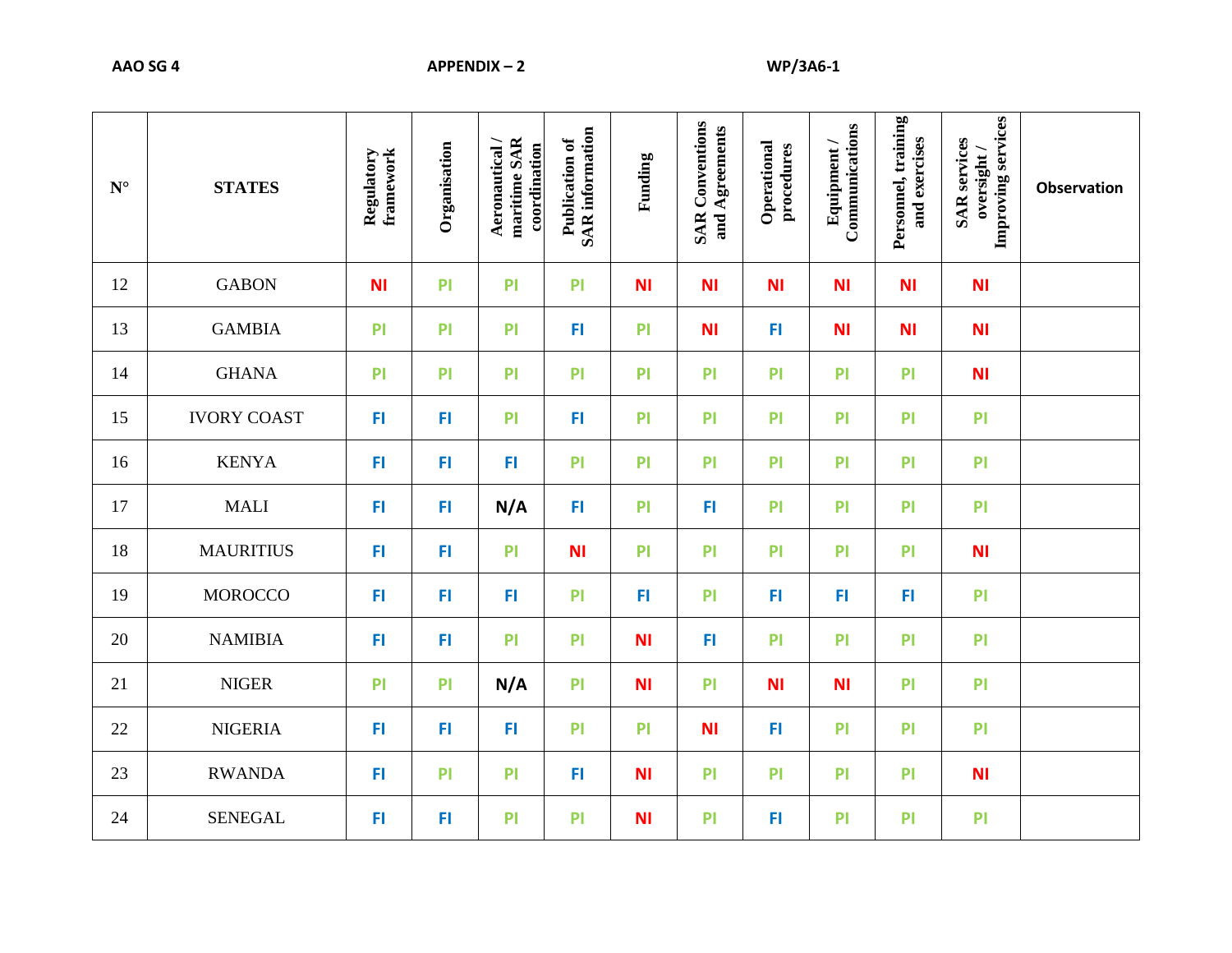| $N^{\circ}$ | <b>STATES</b>       | framework<br>Regulatory | Organisation | maritime SAR<br>coordination<br>Aeronautical | information<br>Publication of<br><b>SAR</b> | Funding   | Conventions<br>Agreements<br><b>SAR</b><br>and | Operational<br>procedures | Communications<br>Equipment | Personnel, training<br>and exercises | Improving services<br><b>SAR</b> services<br>oversight/ | <b>Observation</b> |
|-------------|---------------------|-------------------------|--------------|----------------------------------------------|---------------------------------------------|-----------|------------------------------------------------|---------------------------|-----------------------------|--------------------------------------|---------------------------------------------------------|--------------------|
| 25          | <b>SEYCHELLES</b>   | <b>NI</b>               | PI           | FI                                           | PI                                          | <b>NI</b> | PI                                             | <b>NI</b>                 | PI                          | PI                                   | PI                                                      |                    |
| 26          | <b>SOUTH AFRICA</b> | FI                      | FI           | P <sub>1</sub>                               | FI                                          | FI        | FI                                             | PI                        | FI                          | FI                                   | PI                                                      |                    |
| 27          | <b>SUDAN</b>        | FI                      | FI           | FI                                           | PI                                          | FI        | PI                                             | PI                        | PI                          | PI                                   | <b>NI</b>                                               |                    |
| 28          | <b>TANZANIA</b>     | FI                      | FI           | P <sub>1</sub>                               | PI                                          | PI        | FI                                             | <b>NI</b>                 | PI                          | PI                                   | PI                                                      |                    |
| 29          | <b>TOGO</b>         | FI                      | FI           | FI                                           | FI                                          | PI        | FI                                             | FI                        | PI                          | PI                                   | PI                                                      |                    |
| 30          | <b>UGANDA</b>       | FI                      | FI           | FI                                           | PI                                          | FI        | PI                                             | F <sub>1</sub>            | PI                          | PI                                   | <b>NI</b>                                               |                    |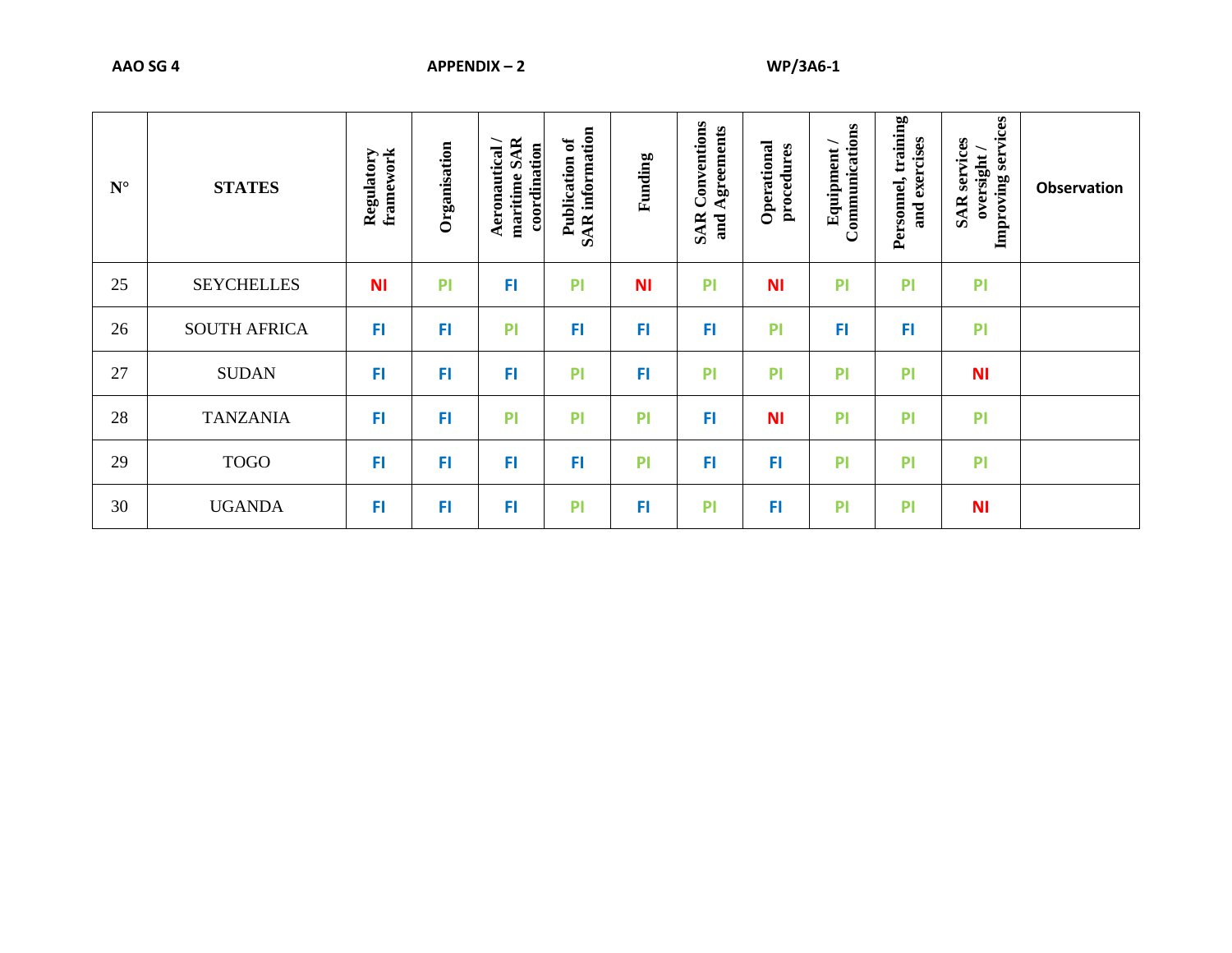## **STATISTICS**

| <b>LEVEL OF</b><br><b>IMPLEMENTATION</b> | framework<br>Regulatory | Organisation           | maritime SAR<br>Aeronautical/<br>coordination | <b>SAR</b> information<br>Publication of | Funding                | <b>SAR Conventions</b><br>and Agreements | Operational<br>procedures | Communications<br>Equipment/ | Personnel, training<br>and exercises | Improving services<br><b>SAR</b> services<br>oversight / | <b>Observation</b> |
|------------------------------------------|-------------------------|------------------------|-----------------------------------------------|------------------------------------------|------------------------|------------------------------------------|---------------------------|------------------------------|--------------------------------------|----------------------------------------------------------|--------------------|
|                                          | 21                      | 18                     | 10                                            | $\boldsymbol{9}$                         | 7                      | 8                                        | 11                        | $\mathbf{3}$                 | $\mathbf{3}$                         | $\mathbf{1}$                                             |                    |
| FI                                       | 70 %                    | 60%                    | 33.33<br>$\frac{1}{2}$                        | 30%                                      | 23.33<br>$\frac{0}{0}$ | 26.67<br>$\frac{0}{0}$                   | 36.67<br>$\frac{0}{0}$    | 10 %                         | 10%                                  | 3.33 %                                                   |                    |
|                                          | 6                       | 10                     | 13                                            | 19                                       | 13                     | 17                                       | 13                        | 22                           | 23                                   | 18                                                       |                    |
| P <sub>1</sub>                           | 20 %                    | 33.33<br>$\frac{0}{0}$ | 43.33<br>$\frac{0}{0}$                        | 63.33<br>$\frac{0}{0}$                   | 43.33<br>$\frac{0}{0}$ | 56.67<br>$\frac{0}{0}$                   | 43.33<br>$\frac{0}{0}$    | 73.33<br>$\frac{0}{0}$       | 76.67<br>$\frac{0}{0}$               | 60 %                                                     |                    |
|                                          | 3                       | $\boldsymbol{2}$       | $\overline{2}$                                | $\boldsymbol{2}$                         | 10                     | 5                                        | 6                         | 5                            | 4                                    | 11                                                       |                    |
| <b>NI</b>                                | 10 %                    | 6.67<br>$\frac{0}{0}$  | 6.67<br>$\frac{0}{0}$                         | 6.67<br>$\frac{0}{0}$                    | 33.33<br>$\frac{0}{0}$ | 16.67<br>$\frac{0}{0}$                   | 20 %                      | 16.67<br>$\frac{0}{0}$       | 13.33<br>$\frac{6}{6}$               | 36.67<br>$\frac{6}{6}$                                   |                    |
|                                          | $\boldsymbol{0}$        | $\boldsymbol{0}$       | 5                                             | $\boldsymbol{0}$                         | $\boldsymbol{0}$       | $\boldsymbol{0}$                         | $\boldsymbol{0}$          | $\bf{0}$                     | $\boldsymbol{0}$                     | $\mathbf 0$                                              |                    |
| N/A                                      |                         |                        | 16.67<br>$\frac{0}{0}$                        |                                          |                        |                                          |                           |                              |                                      |                                                          |                    |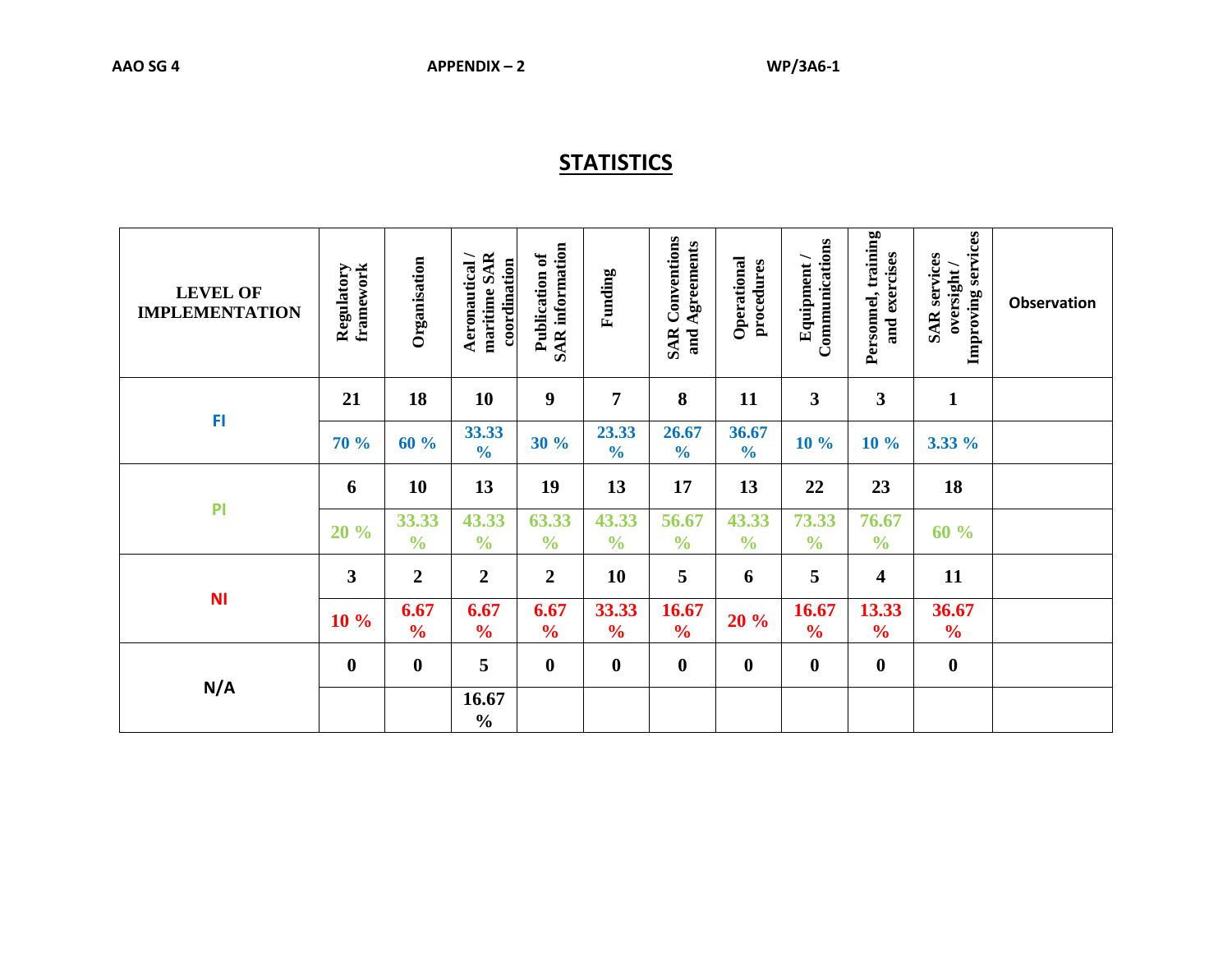

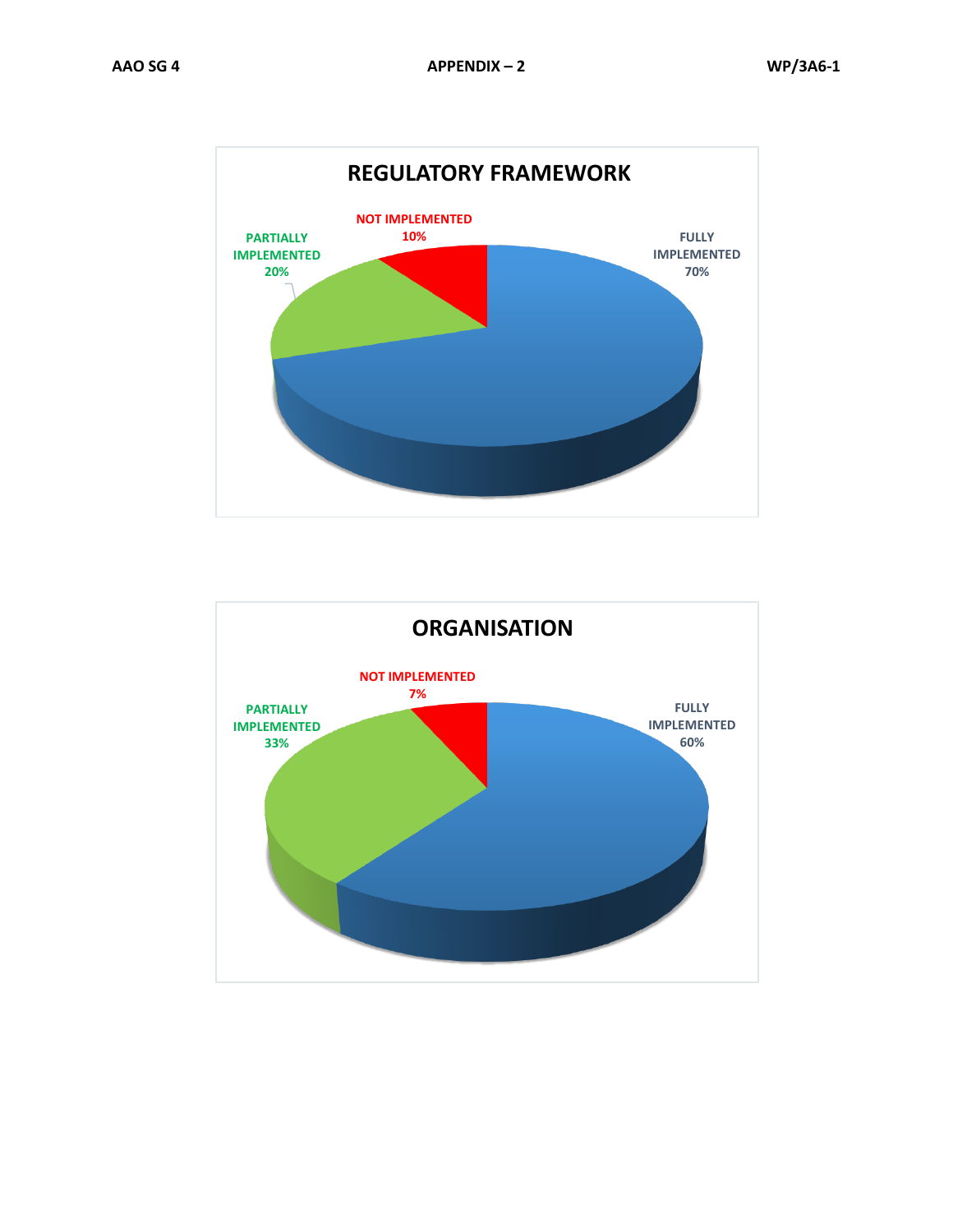

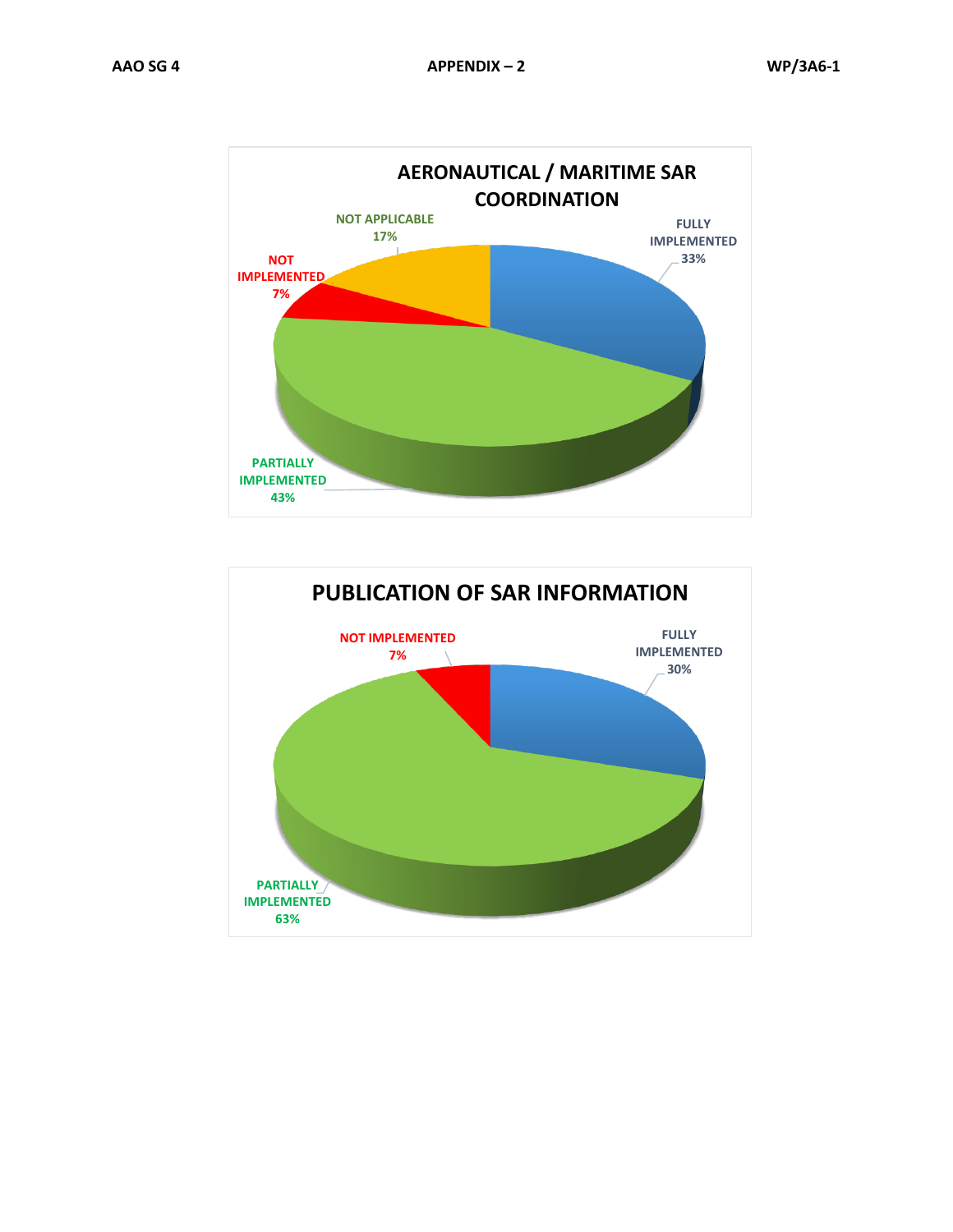

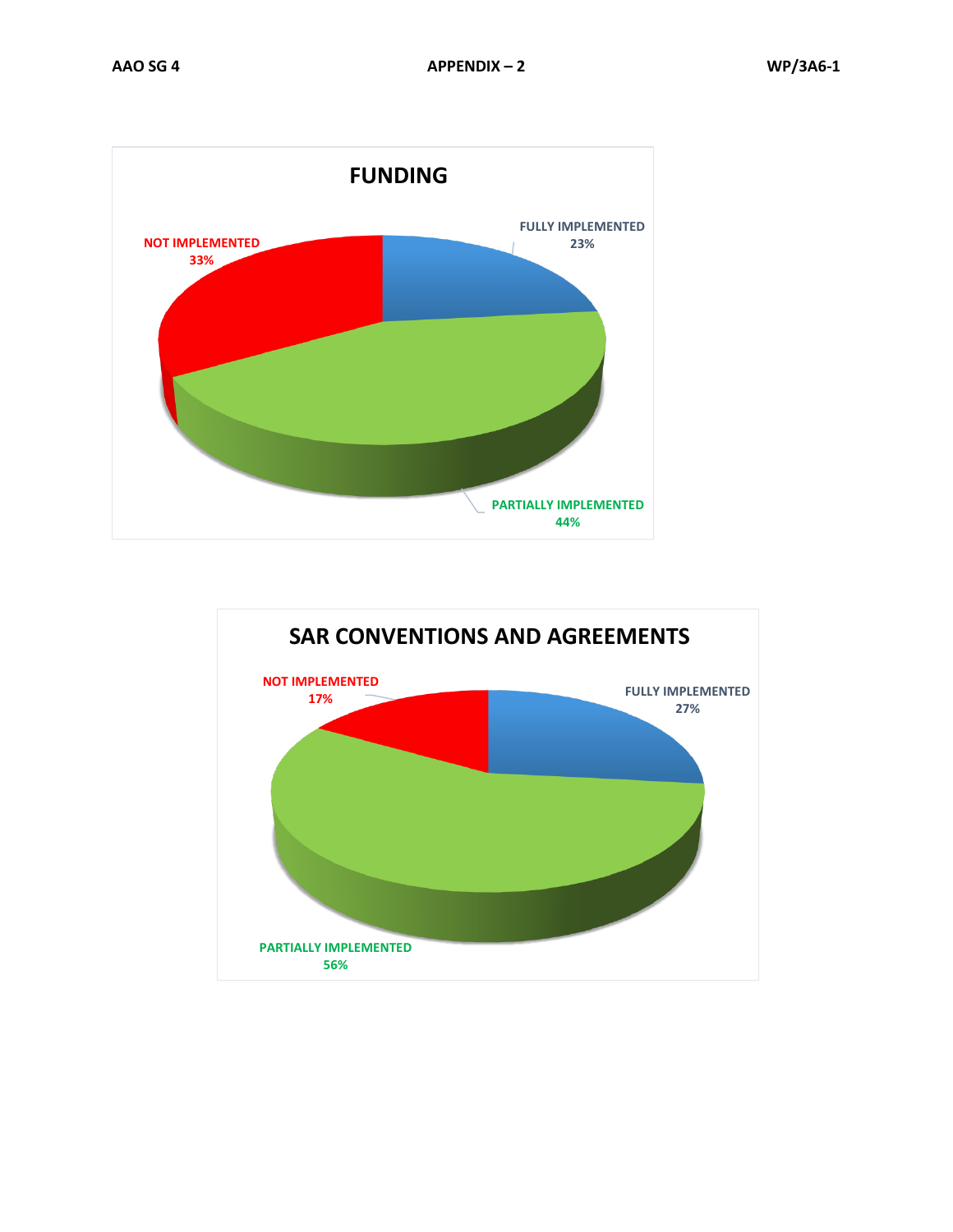